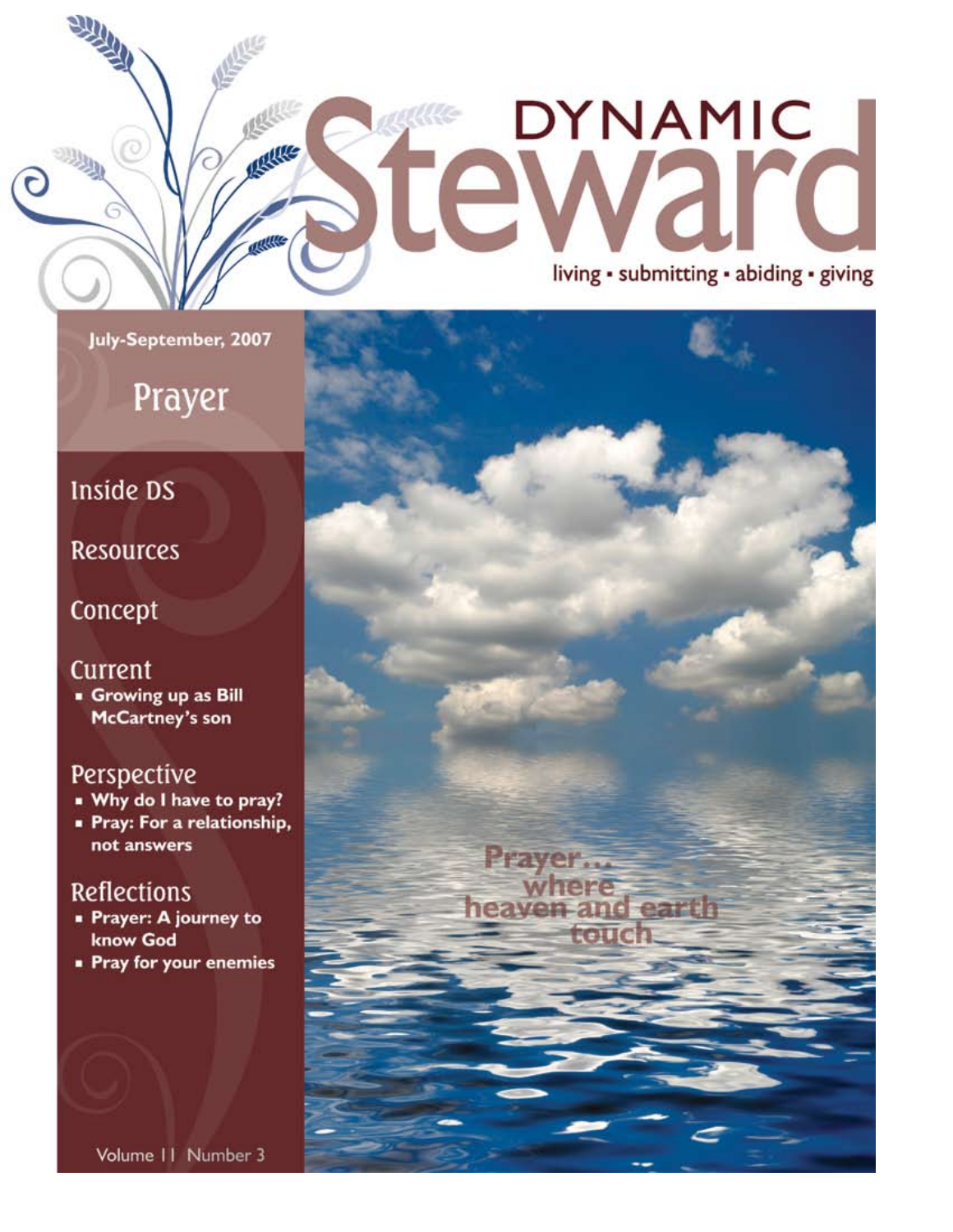**This newsletter is produced by the Stewardship Department of the General Conference of Seventh-day Adventists. Your comments and questions are welcome. This publication may be duplicated as needed.**



#### **Exploring partnership with God**

**12501 Old Columbia Pike Silver Spring, MD 20904 USA voice: 301-680-6157 fax: 301-680-6155 e-mail: gcstewardship@ gc.adventist.org editor: Ovando-GibsonM@ gc.adventist.org url: www.Adventist Stewardship.com**

#### **EDITOR:**

**Maria Ovando-Gibson**

**ASSISTANT EDITOR: Mary Taylor**

**EDITORIAL ASSISTANT: Johnetta Barmadia Flomo**

**CONTRIBUTING EDITORS: Grah Salomon Assienin Lev Bondarchuk Mario Brito Micah Choga Raafat Kamal Marapaka Joseph Jean-Luc Lézeau Miguel Luna Kigundu Ndwiga Mario Nino Miguel Pinheiro Erika Puni Erika Puni G. Edward Reid Noldy Sakul Joseph Talipuan**

# inside ds

s a young child my attention was captivated ob-<br>serving our church pianist bring forth the musical<br>sounds of melodies and hymns that accompanied<br>the relative and existed singing of our Spanish speaking serving our church pianist bring forth the musical the robust and spirited singing of our Spanish speaking church congregation. I began to ask for a piano and lessons at about the age of seven. My mother did not take this request seriously. However, when I was nine, my father with the help of our church school's music teacher, and with much material sacrifice, presented me with a piano and I was enrolled in piano lessons at school.



Three months after my lessons began, our church pianist left. The pastor approached me one Sabbath, "I heard that you are taking piano lessons, do you have a hymn you might help us with?" The only hymn I had acquired was "What a Friend We Have in Jesus." So we sang that for two weeks until I was able to add to my list "Stand Up, Stand Up for Jesus." Thus, began a journey of service for the church there that lasted until I married and moved away from my church community.

The gift that my father presented me had an unexpected spiritual blessing. When I accompanied the congregation in their singing, I not only read and played musical notes, I also perused words, many times meditating upon their significance. Thus, when I reflect on prayer the words of the first hymn that I learned to play always come to mind:

What a Friend we have in Jesus,

All our sins and griefs to bear!

What a privilege to carry

Everything to God in prayer!

. . . . . . . . . . . . . . . . . . . . . .

Are we weak and heavy-laden,

Cumbered with a load of care?

Precious Savior, still our refuge,

Take it to the Lord in prayer.

Do thy friends despise, forsake thee?

Take it to the Lord in prayer.

In his arms He'll take and shield thee,

Thou wilt find a solace there.

The focus of this issue of *Dynamic Steward* is prayer. We begin with a young adult point of view and the influence of praying parents. In *Perspectives*, we consider a pastor and leader's thoughts on prayer as well as 'hear' from the heart of a doctor. Finally, *Reflections* probe us to look deeper into the Lord's Prayer, and also to meditate upon the words of a twentieth century martyr.

May your soul be blessed and your thoughts be lifted to where heaven and earth touch.

Alongside you in His service,

Mario Drando-GiBEn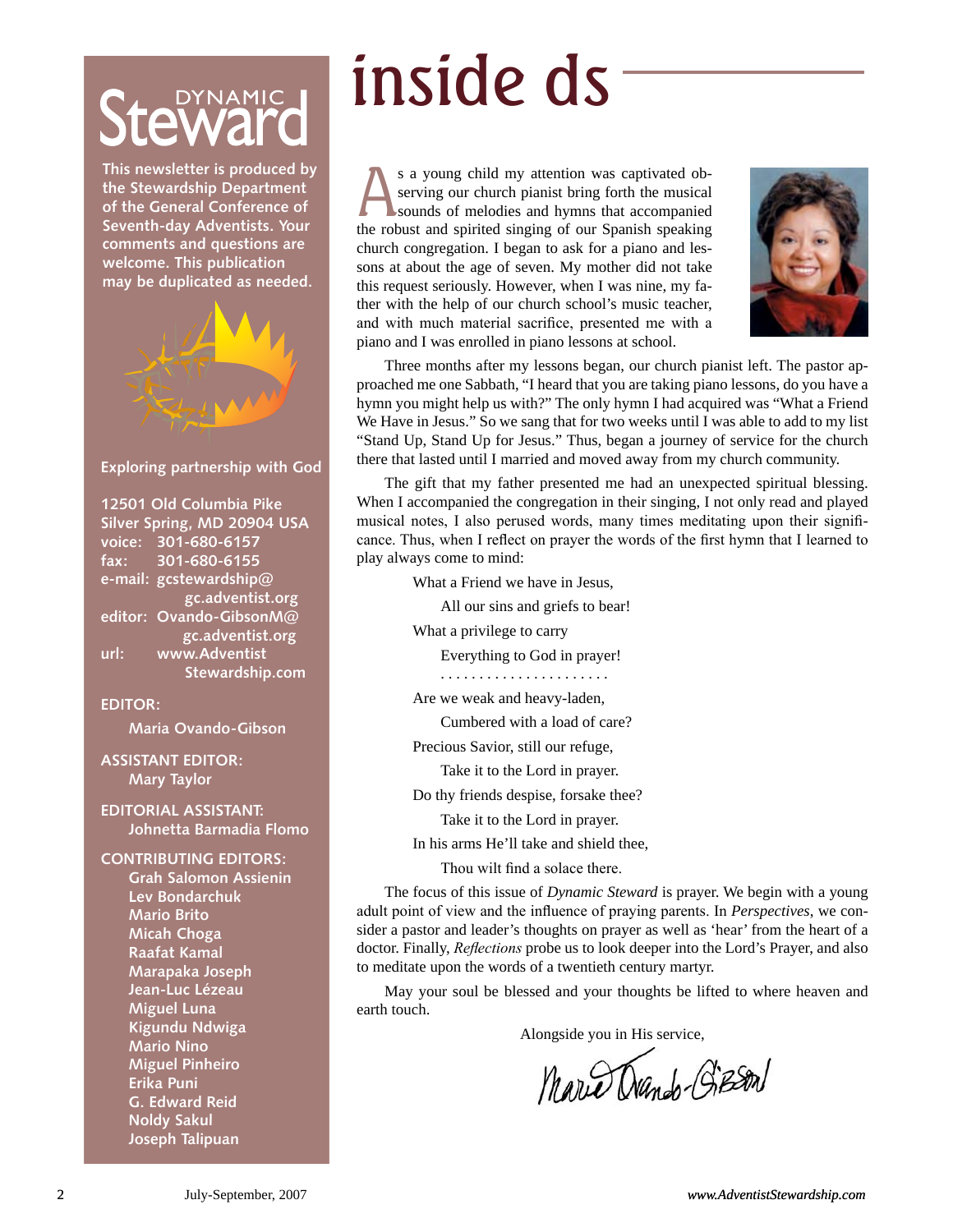# resources



**foreword by Jim Cymbala Zondervan Grand Rapids, Michigan 2006 US \$27.99**

The *Prayer Devotional Bible* (NIV) provides 260 daily devotions and 52 weekend devotions. Each book introduction connects it with its relevance to prayer. It also includes in-text boxes with inspirational quotes and selections on prayer. Focused on guiding, inspiring and equipping towards a deeper prayer life in conjunction with scripture.



**by Kent A. Hansen Pacific Press Publishing Nampa, Idaho 2006 US \$16.99**

In his introduction author and writer<br>
Kent Hansen poses, "What I have In his introduction author and writer written for you are field reports and observations of God's love experienced through prayer." Devotional, challenging, deepening and honest is this excellent book on prayer. Included with each chapter are questions for reflection, thus making it applicable for small group use and or journaling.



**by Emmanuel O. Abbey Creative Concept Accra, Ghana 2006 US \$15.00**

The book, *Responsible Stewardship*, is a training manual with a strong biblical approach and reveals the foundations and basis of stewardship such as God's strategic plans for the creation of the world, the creation of man and man's salvation. Author, Emmanuel O. Abbey, is the director for Stewardship and Strategic Planning in the Ghana Union Conference in the West-Central Africa Division.



This attractive colored brochure<br>unfolds to display a list of 50 gifts we receive from God when we accept Jesus Christ as Savior! The reader is encouraged to "read and rejoice in what is yours because you have accepted Him!"

Order at flomoj@gc.adventist.org or call 301-680-6157. GCSTW103

 $$15.00/100 + shipping$  (U.S. \$6.00; Overseas \$12.00)

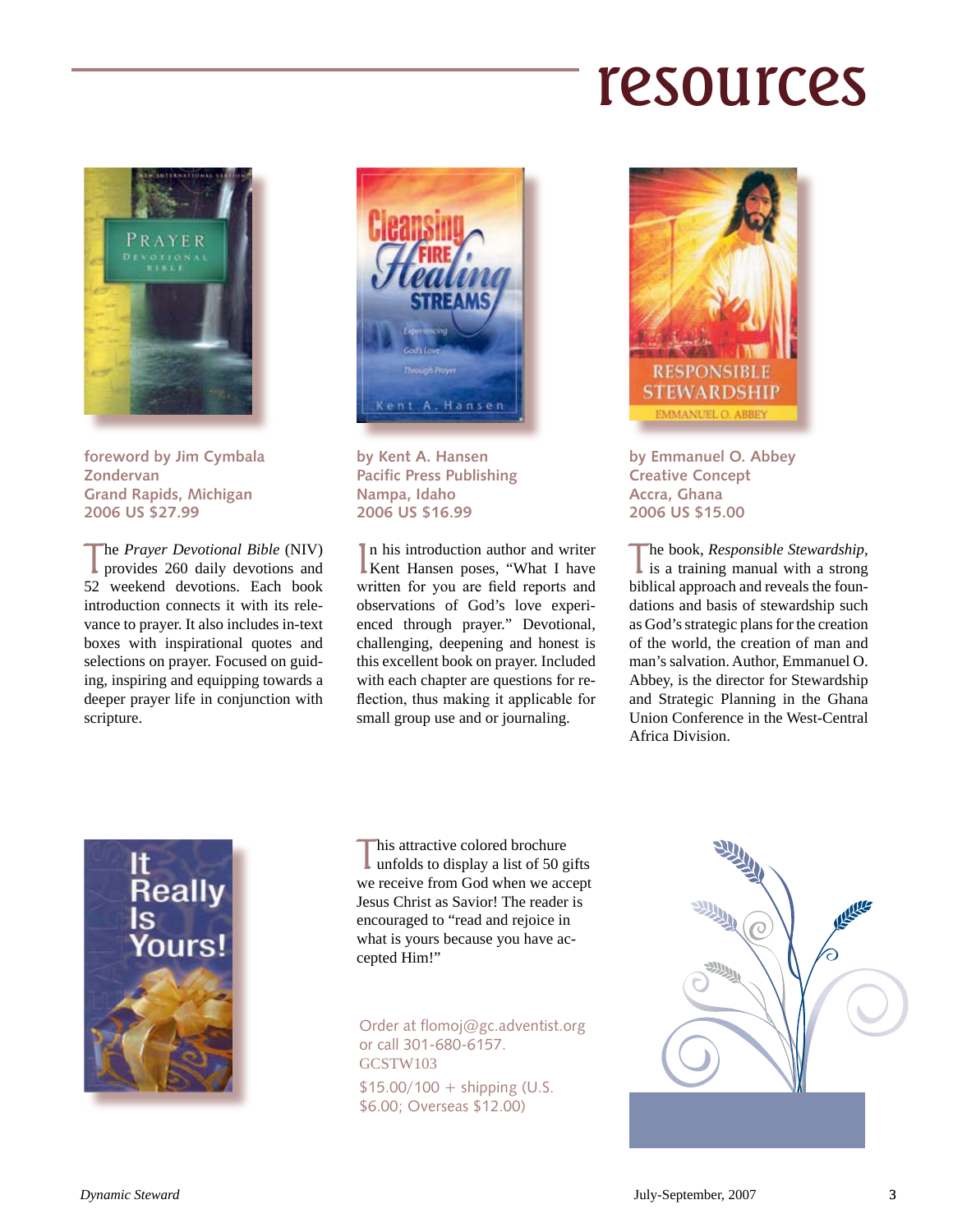# concept

# Prayer Works

**Erika F. Puni,** *Director General Conference Stewardship*



**SALLES** G

annah, in her need for a child, called on God and He rewarded her faith with the birth of Samuel (1 Sam. 1:10, 17, 19-20, 27). Elijah in a test of allegiance and worship, called on the Lord and He brought fire from above with the birth of Samuel (1 Sam. 1:10, 17, 19-20, 27). Elijah in a test of allegiance and worship, called on the Lord and He brought fire from above that consumed the sacrifice and everything on and around the altar (1 Ki. 1: 36- 39). Daniel and his companions faced with the reality of death sought wisdom and deliverance from God, and He answered their prayers even in a foreign land (Dan. 2: 17-19). These few examples from the *Old Testament* are evidence to the power and provisions of God through prayer. Prayer works. It takes us away from the mundane and the ordinary into the presence of the Almighty. But what is the role of prayer in the life of the Christian church today?

## **Prayer and discipleship**

Prayer was a spiritual fundamental in the life of Israel in the *Old Testament*, and it was certainly a key component in the lifestyle of the early church starting with Jesus Christ and the twelve disciples. Prayer was Jesus' communication link to His father during His earthly ministry, and the disciples' knew of this spiritual dimension to His life. Not wanting to miss out on the power and peace that comes only in connecting with God, one of the twelve came to him one day and said "Lord, teach us to pray" (Luke 11:1-13). Significant in Luke's account of this request and the "Lord's Prayer" in Matt. 6:9-13 is the similarity in the context where Jesus was specifically addressing His disciples. Whereas the model prayer in Luke 11 was a direct response to a need from one of the twelve, the same prayer in Matt. 6 is included as an illustration on how to pray in contrast to the way the "hypocrites" and "pagans" prayed. Prayer is a matter of the heart!

In the Sermon on the Mount, Jesus presents prayer as a heart to heart connection with God irrespective of life's situations. It not about rituals and habits, or about who was looking and listening; prayer is about who we are inside in relation to who God is as our Father. Prayer was not an additional thing to do in a long list of behavioral activities that His followers were to practice daily but the very heart of what it means to be His disciple in the world. In essence, prayer is presented in both of these chapters (Matt. 6 and Luke 11) as integral to the life and ministry of Christ's followers then and even now.

## **Prayer and healing**

One other important aspect of prayer in the Bible and in the ministry of the Early Church was the emphasis on praying for the sick. When the son of Elijah's host who provided him with food and shelter fell ill, the prophet prayed to God for healing and He restored the child to life (1 Ki. 17:17-22). This example of Elijah as a man of prayer in the *Old Testamen*t was not lost in the eyes of the apostle James who writing to the scattered community of Christians reminded them of the ministry of praying for the sick. "Is any one of you sick? He should call the elders of the church to pray over him and anoint him with oil in the name of the Lord. And the prayer offered in faith will make the sick person well; the Lord will raise him up. If he has sinned, he will be forgiven" Jas. 5:14-5 (NIV). Prayer, for James, was not limited only to the realm of worship and witness; rather it includes the area of physical and spiritual healing. Prayer opens up opportunities for Christians to pray and intercede for others within the faith community and outside of the church. Prayer works!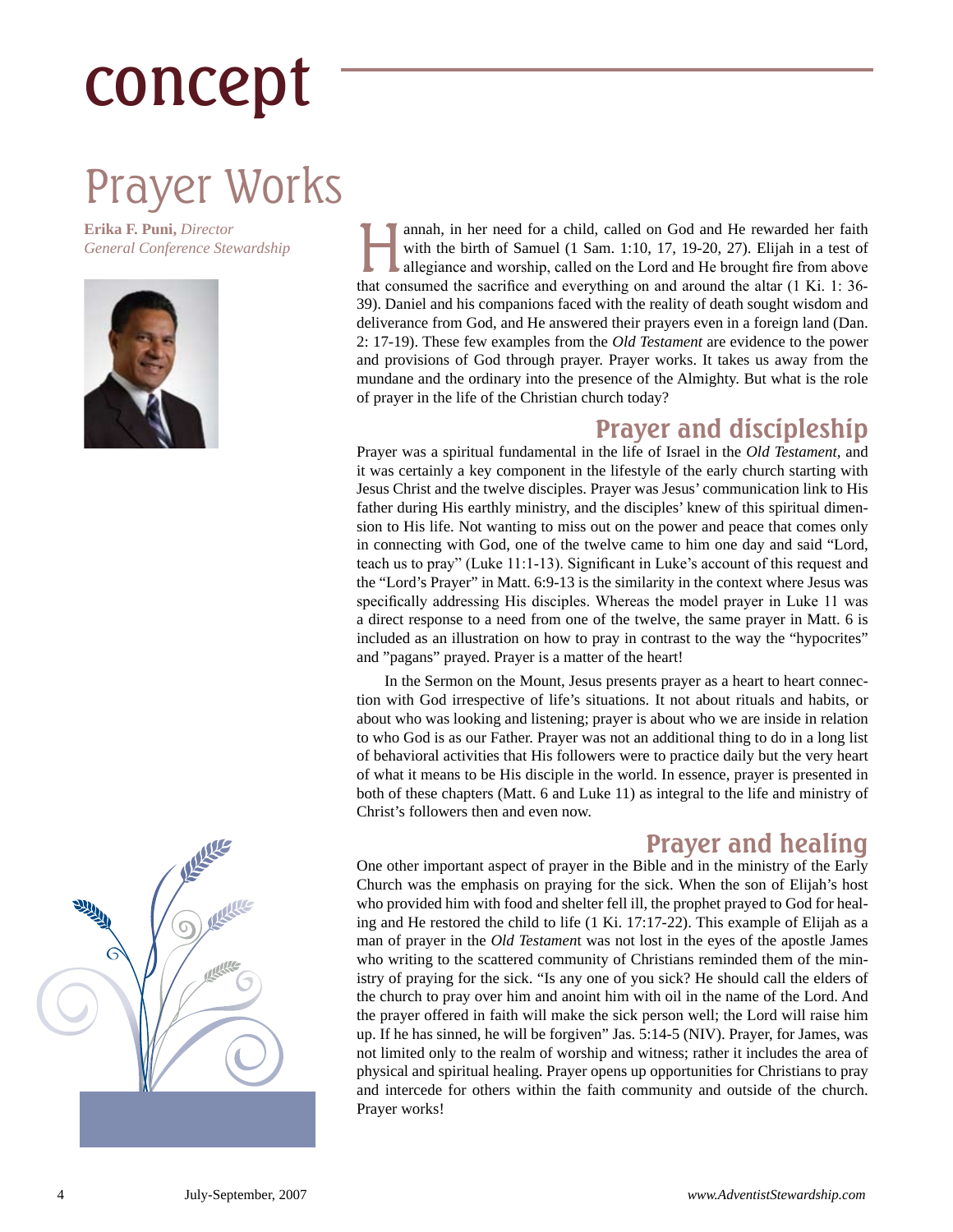# concept

## **Prayer and the church today**

Given the prominent place of prayer in the life of God's people in Bible times, I'm led to believe that we, the church, God's people today would do well to study and apply these experiences of the past to our own ministry journey. I accept that we cannot simply replicate the practice of the past because our situations and contexts are different, but we can certainly capture the spirit and the passion for prayer based on Biblical principles contained in scriptures. So what are some of these principles that we can incorporate into a prayer strategy for the church in the 21st century?

- Church leaders must model prayer in their own life and ministry as Jesus and 1. the apostles did for their followers in their time.
- 2. Incorporate prayer into the fabric of church life as a key component of every ministry and activity of the local congregation.
- 3. Provide opportunity for individuals who see prayer as their spiritual gift, and organize them into a prayer ministry for the church.
- Make prayer a natural outcome and experience for members who are modern-. day disciples of Jesus Christ.
- 5. Teach prayer as a Christian value and lifestyle issue for believers focusing on the heart relationship with God and not simply on the forms of prayer.

My hope is that all of us who are involved in ministry for the church will make every effort to connect and stay connected to God as faithful stewards of Christ in our worship and witness for Him daily.

# **stewardship window news from the**

**director's desk …**

## Meetings in the Democratic Republic of Congo

In his own words, Associate Director Jean-Luc Lézeau reports:

I was delighted to receive an invitation from the Central Africa Division to hold meetings in the Democratic Republic of Congo. I was eager to again visit that was delighted to receive an invitation from the Central Africa Division to hold huge country (third largest in Africa), and also to work with Pastor Kigundu Ndwiga, stewardship director of the division who is always inspiring and forward looking.

We first had to charter a plane to fly to the North Katanga Field in Kamina. A good steward, Kigundu had two other departmental leaders from the division―Joy Gashaija from Women's Ministry and Dr. Tsegaye from the Health Department share the cost. We spent 5 days in Kamina with an attendance of 450-500 people everyday and 1200 on Sabbath. It was the first visit from the General Conference in 20 years.



The East Congo Union Mission arranged meetings in Kipushi where although it was not planned in advance, 120 attended during two days.

We finally arrived in Kinshasa where more than 400 members were expecting us. The people were very receptive and excited about the approach we are taking in first focusing on the lordship of Jesus with financial stewardship as a consequence and an expression of having a relationship with Christ. We commend the division for having incorporated stewardship into their strategic plans."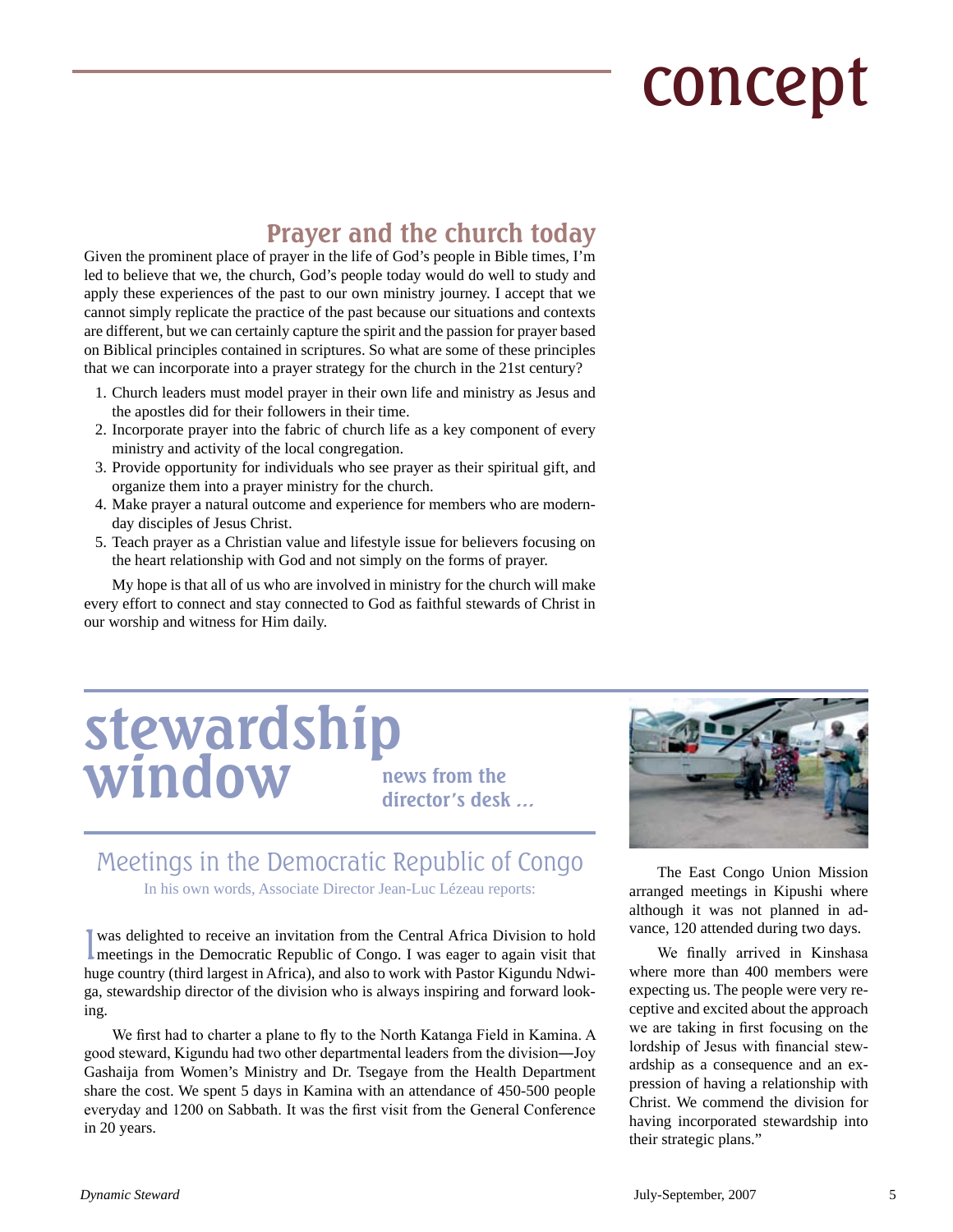# current

# Growing Up as Bill McCartney's Son

**Marc McCartney** *Director of Events The Rightnow Campaign*



*Marc has a passion to connect his generation to God's heart for the nations. Through his ministry at The Rightnow Campaign (website at www.rightnow.org), Marc has launched two unique events that help his generation put their faith in action. Leadnow is designed specifically to reach young pastors and leaders teaching them to mobilize their generation. The Fusion Experience encourages thousands of young adults to take their passions, skills, and desires and connect them to actual opportunities of service. In May of 2002 he began working at the Rightnow Campaign where he is the Director of Events. Marc and his wife, Robin, have two beautiful girls: Macy Elizabeth and Mallory Grace.*

#### **S C R I P T U R E : Isaiah 38:19**

Some call him Coach Mac. Others know him as the spark of the modern Christian men's movement. My daughters call him Grandpa Mac and his mother called him Billy. I call him Dad. Yes, Bill McCartney, the coach of the NCAA na ome call him Coach Mac. Others know him as the spark of the modern Christian men's movement. My daughters call him Grandpa Mac and his mother called him Billy. I call him Dad. Yes, Bill McCartney, the coach of the NCAA All my life people have asked me the question, "What is it like for you to be Bill McCartney's son?"

I've always thought that was kind of a strange question. I mean, he's always been my Dad—so how can I really distinguish my life from what others would perceive as normal. He's just Dad to me. To me, our lives were normal. Well, normal except for one thing…

Most people think that it would be strange to grow up in the public eye. I remember one time when I was a junior at Baylor University and my parents came to visit me during an off week in the football season. We were in my living room watching ESPN with a dozen or so of my fraternity brothers. They cut to an interview of my Dad and my frat brothers couldn't believe that the guy they were watching on TV was sitting five feet from them. That was normal to me though. As normal as sideline passes, free Gatorade, meeting famous athletes and standing on stage in front of 55,000 men. So in that tiny apartment with my folks and my friends it kind of struck me that maybe I did grow up a little different than some people. But maybe that difference isn't what you would expect.

### **Prayer, parents, and son**

I can't remember a day in my life that my Mom and Dad didn't pray for me. My Dad really modeled prayer for my whole family while my Mom was faithfully on her knees before the Lord. As I talk about my Dad here, please don't misunderstand. He is an ordinary man with an extraordinary God. He has plenty of flaws just like anyone else. And if you want to know the truth, my Mom is actually the hero of our family. She is the one that always held everything together for us. But for some reason, perhaps by Gods design, there is an amazing power that a father has on his children. And God used my Dad in profound ways in my life.

The scene was the same every day in the McCartney household. I would wake up and go down our stairs and see my Dad in our living room on his hands and knees, where he had been for an hour or two. He was pouring through the scriptures, crying out to the Lord, and journaling about his relationship with Jesus. Every time I entered or left my home my Dad would pray for me. Often getting on his hands and knees, bowing before our Holy God asking for God's protection and my devotion to Jesus. I couldn't help but be shaped by growing up in the home that I did. I never had to earn any love or approval from my parents. I had total security in knowing that loving Jesus was more than enough for them. I truly believe that.

Even though my Dad was a football coach—he was way more concerned with my spiritual hunger than my athletic ability. He wanted me to be a man of God way more than a man acclaimed for my prowess on the ball field. I love my Mom and Dad for that because they chose to lead our family from their knees. Growing up as Bill McCartney's son was different. Not for the reasons one might think; it was different because my Dad was sold out to Christ.

## **This generation and prayer**

I can't help but think about my generation in regards to prayer and wonder how many people have missed out on the abundance that prayer gives because they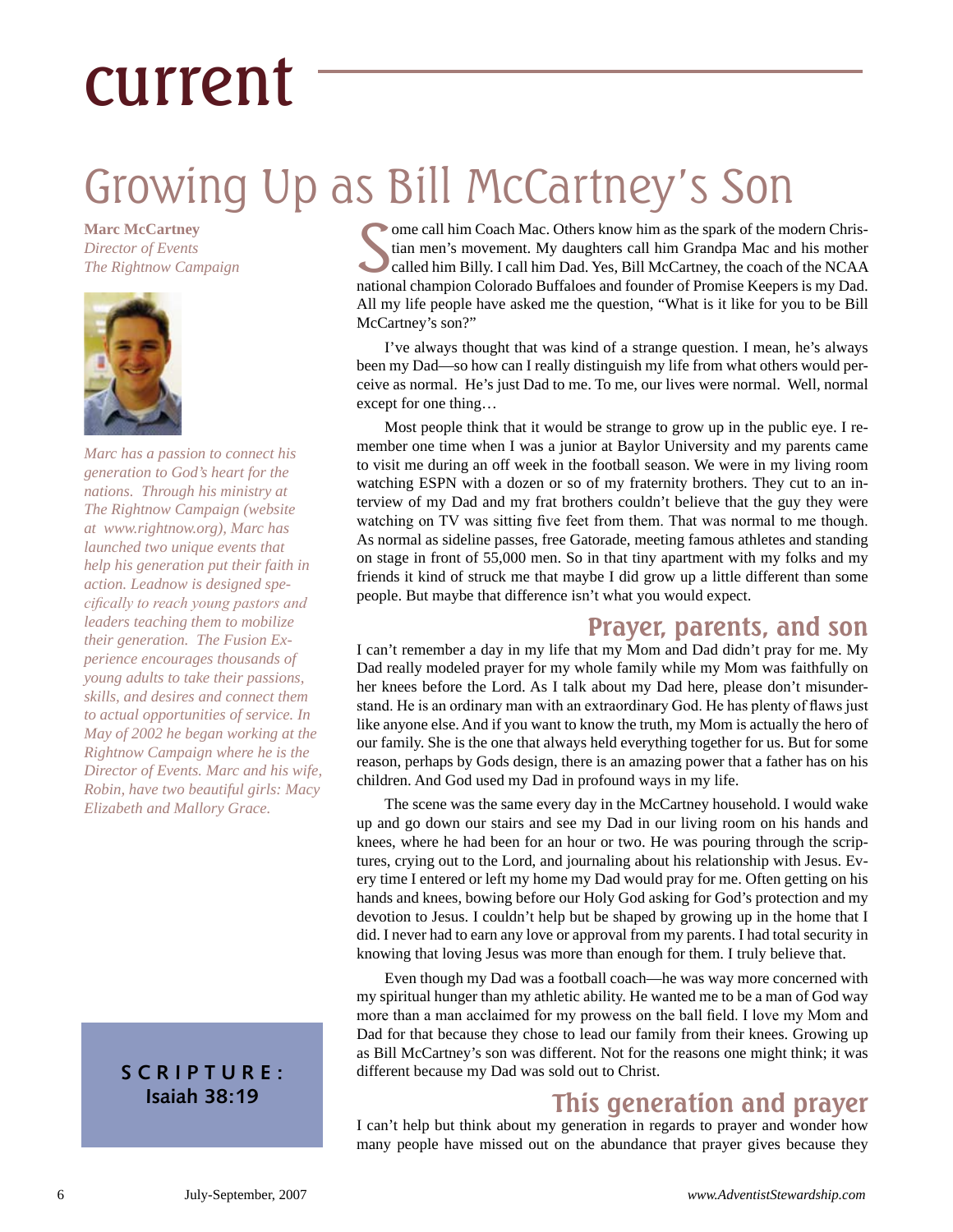# current

were simply never taught. I have countless friends who have little to no relationship with their father. The wound haunts them to this day. It shapes them. In fact, I can't think of very many friends who actually had both parents together while they were growing up.

The Bible says that a father shall make known the truth to his children (Is. 38:19). If most of my friends didn't have an actual father in the home, how many more didn't have a spiritual father? I think it is unfair to underestimate the affect a father has on his children. This fuels me today as a Dad and ought to fuel Christendom as a whole. There is literally a generation of 20 and 30 something's that have missed out on being fathered. I plead that every man of God in their 40's and beyond should consider reaching out to my generation and teaching us how to pray.

## **Not having a father**

I think about my generation and the pain that not having a father has played, and I see so many of my peers turning to culture to fill their void. I'm reminded of a song by The Killers called, *Why Do I Keep Counting.* I was talking to a 24 year old girl recently who said that she thought this song was an anthem of sorts for our generation. This girl is a sold out follower of Christ who resonates with the lyrics of this song. The song is basically about a guy who is trying to figure out his life. He has had some ups and downs, but can't quite understand what to do. He knows there has to be something out there, but he needs some help. Read the chorus:

*Help me get down, I can make it, Help me get down If I only knew the answer I wouldn't be bothering you. Father, help me get down, I can make it,*

*Help me get down.*

The singer is crying for help and where does he turn? To his father. He knows that he needs help getting to where he belongs, but he doesn't know how to do it. Will someone help him please? Where is his father? I can see why my friend called this an anthem for my generation because we have missed out on something dear, and it is affecting us greatly.

## **Teach us**

My hope and prayer is that the men of God would turn and answer the cry of my generation. Please help us. Teach us to pray. Teach us faith. Teach us perseverance. And for my generation, I thank God that He is bigger than our situations. I thank God for the countless friends that I know who didn't have a father, but God provided anyway. It's time for us to step up as well. It's time for us to be the type of men and women of God who would die to ourselves by fully submitting to Christ through a lifestyle of prayer.

*I plead that every man of God in their 40's and beyond should consider reaching out to my generation and teaching us how to pray.*

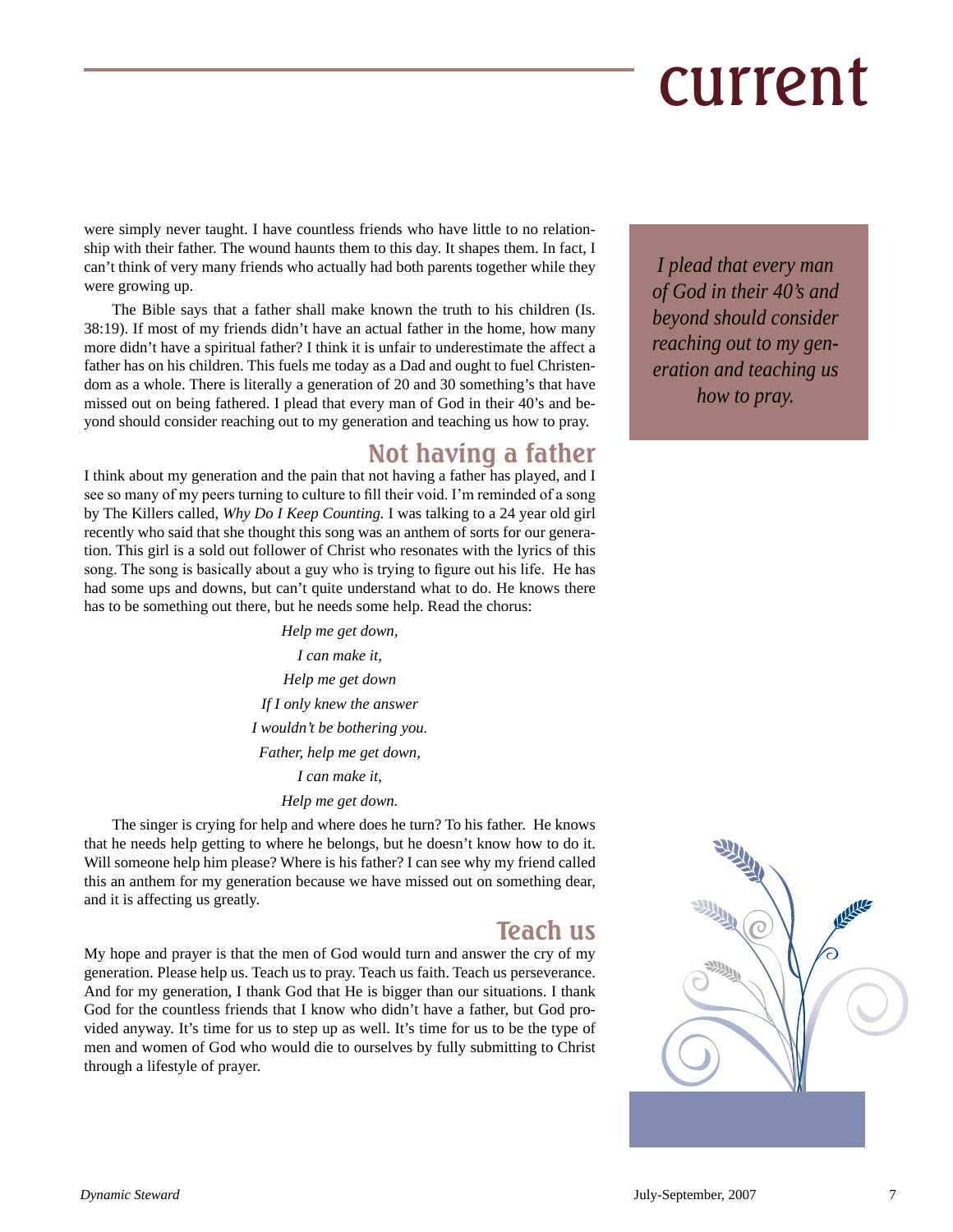# WHY DO I HAVE TO PRAY?

#### **Mario Niño**

*Assistant to the President and Stewardship Director Inter-America Division*



*As assistant to the division president, Mario serves as advisor for division meetings and retreats. He coordinates the collection and preparation of reports for the president, and assists in the development of special projects. As the stewardship director, Mario serves as consultant to the unions and local fields. He participates in the training of pastors and stewardship directors of the local conferences/missions. He advises the local fields and the unions concerning the Conference Development Plan.* 

#### **S C R I P T U R E : Matthew 7:7-8**

cardo came towards me and looking intently at me, he asked "Pastor, why do I have to pray?" For some time Ricardo had been praying to God and apparently he had not received a positive answer. Scripture texts such as Matt do I have to pray?" For some time Ricardo had been praying to God and apparently he had not received a positive answer. Scripture texts such as Matt 7:7-8, "Ask and it will given to you; seek and you will find; knock and the door will be opened to you. For everyone who asks receives; he who seeks finds; and to him who knocks, the door will be opened," had encouraged him to wait upon an affirming answer on God's part. It was at this point that the question arose in his mind: "Why, do I have to pray, if God does not respond to my prayers?"

### **Purpose of prayer**

As preachers we ought to have and expound the correct concept in regard to prayer, or contrarily the wrong expectations will be generated in regard to the purpose of prayer. It is not the purpose of prayer to 'remind' God of his busy pending agenda of duties, nor should there be the intent to inform God of the details and minutia of our lives or of those that surround us, and much less tell God what he ought to do in relation to the problems and injustices that occur within humanity.

Prayer is a channel of communication that humankind needs to express his or her longings and hopes as well as his or her needs and desires. It is the human being that needs to pray, the one who needs to communicate with Divinity and of course, it pleases God that the human being expresses to him the desires of his heart and especially recognizes God as the God of his life.

## **Misuse of prayer**

The difficulty begins when we lose sight of the theological concept of prayer and when we utilize this channel of communication from the human perspective and not from the divine point of view.

Radical reason acknowledges that man is submerged in an atmosphere regulated by the present and the material, while God discloses himself in an atmosphere guided by the future and the spiritual. Said another way, while we are thinking on the here and now, God continues to prod his kingdom and people towards the beyond that is eternity.

The Apostle James clarified this point when he said: "When you ask, you do not receive, because you ask with wrong motives, that you may spend what you get on your pleasures" Jas. 4:3 NIV.

## **Reasons for prayer**

After a brief dialog, I presented Ricardo two of the reasons for which we ought to pray:

1Because we need a daily portion of the grace of God in order to face the duties and trials in daily living. God cannot force an individual to follow the correct path. The fact that someone solicited help from God yesterday does not signify that today he will want this same help. This is why we need to express on a daily basis our longing and interest for God's intervention in our lives, as God has an agreement with the universe and with himself to carry out correctly all things, all the time. At the final conflict between good and evil it will be confirmed that he had the right reasons, as one compares between God and Lucifer.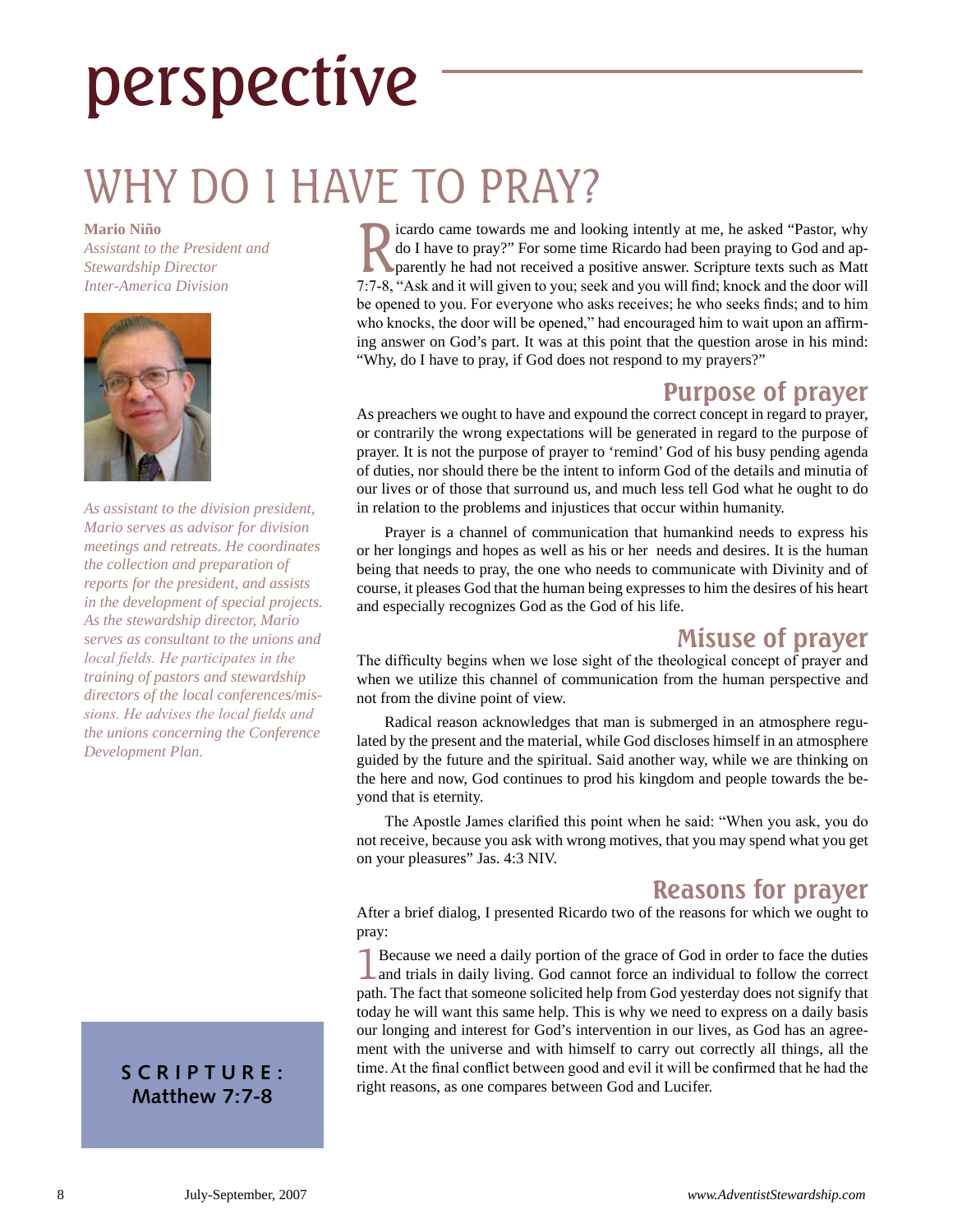2 Because the greatest change that we ought to attain is the change of the 'heart' (the mind, life, habits, and practices) and this change is obtained by seeking Because the greatest change that we ought to attain is the change of the 'heart' God individually. E.G. White expressed it in this manner:

"The change we need is a change of heart, and can only be obtained by seeking God individually for His blessing, by pleading with Him for His power, by fervently praying that His grace may come upon us, and that our characters may be transformed" *Prayer,* p. 94.

This transformation of the total thoughts and affections in the entire individual's life is so important that our Lord declared to Nicodemus, "I tell you the truth, no one can see the kingdom of God unless he is born again" John 3:3. This signifies that if we fail in the life transformation, we will be outside the kingdom of God and consequently outside of eternity. This spiritual objective is in reality what is of importance to God. Material goods such as house, car, degree, and/or bank account have their place and will be appropriated properly if we are in synch with the mind of God. He is interested in obtaining our eternal comfort yet he does not deny that in this temporal world certain material provisions are required.

### **Conclusion**

We need to pray daily that God will shed the grace necessary for each day, and for the power that is necessary to obtain the transformation of character while seeking after the divine model.

*In reply Jesus declared, "I tell you the truth, no one can see the kingdom of God unless he is born again. John 3:3*

*"Prayer is the sum of our relationship with God. We are what we pray. The degree of our faith is the degree of our prayer. Our ability to love is our ability to pray." ─Carolo Carretto*

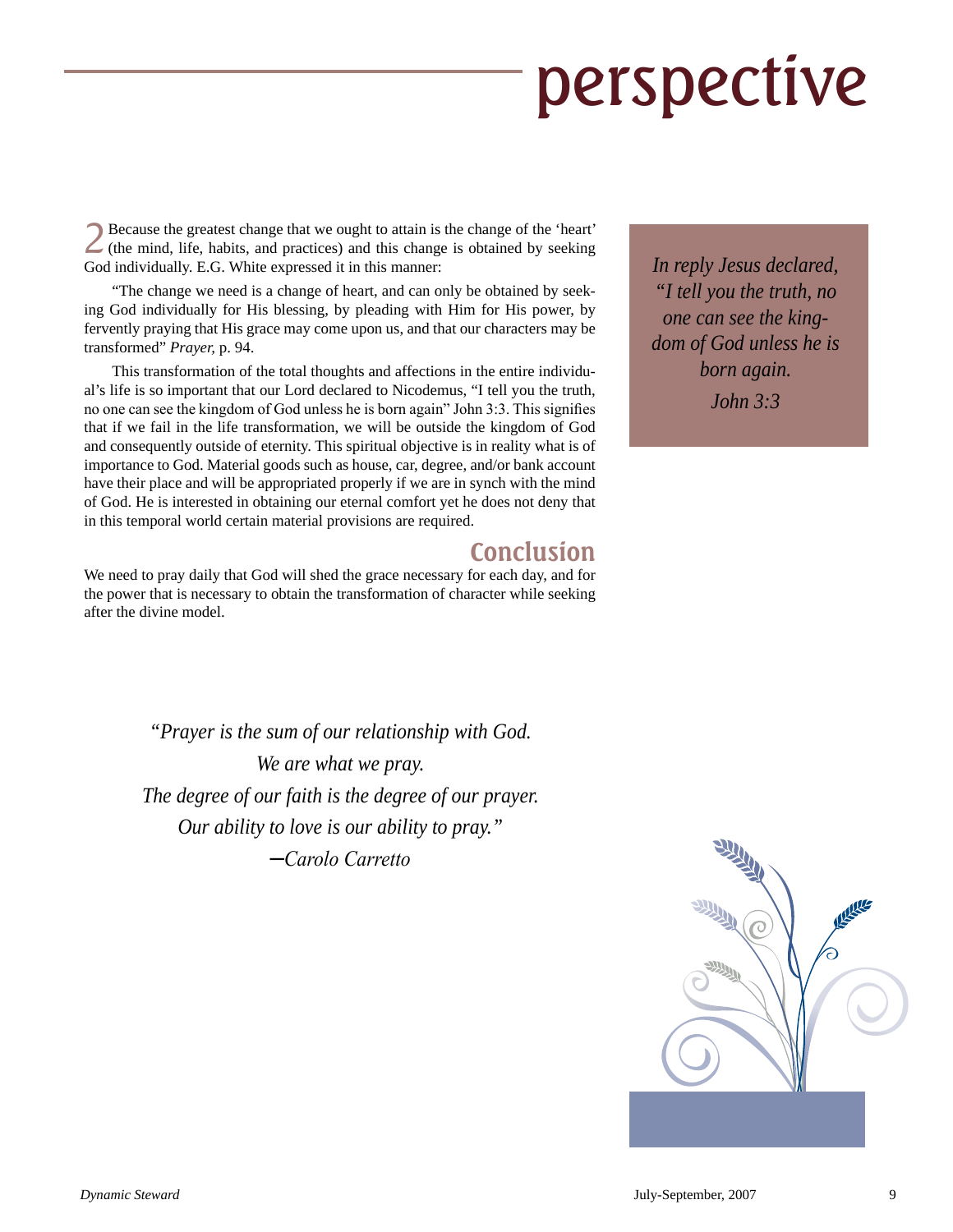# Pray: For a Relationship; Not Answers

**Elliot Pinero, MD** *Chief of Radiology 10th Medical Group United States Air Force Academy Colorado Springs, Colorado*



*Lieutenant Colonel Pinero is a musculoskeletal radiologist at the United States Air Force Academy, as well as the chief of the radiology department. Although being an active duty officer for 12 years, and deployed once to Bosnia, and twice to Iraq, his first love is to serve the Lord and be actively involved in the church, in whatever capacity the Lord grants. A life-long dream of doing missionary work has led him and his family to seek short mission related opportunities, the first being with the Ohio Pathfinder club in 2005. His wife Daisy, and their two boys, Nicholas and Zachary, share the same passion.*

#### **S C R I P T U R E : Matt. 18:19-20**

He was in Vietnam. Though he carried a small *Gideon New Testament* in<br>his shirt pocket, he couldn't bring himself to read it. His buddies were cut<br>down around him terms was building within him, and *God* seemed for sway. He was in Vietnam. Though he carried a small *Gideon New Testament* in down around him, terror was building within him, and God seemed far away. His twentieth birthday passed, then his twenty-first. At last, he felt he couldn't go on.

On February 26, 1968, he prayed for it all to end, and his heart told him he would die before dusk. Sure enough, his base came under attack that day and Jim heard a rocket coming straight toward him. Three seconds to live, he told himself, then two, then…

A friend shoved him into a grease pit, and he waited for the rocket to explode, but there was only surreal silence. The fuse had malfunctioned.

For five hours James knelt in that pit, and finally his quivering hand reached into his shirt pocket and took out his *Testament*. Beginning with Matthew, he continued through the first 18 chapters.

"When I read Matt. 18:19-20," he said, "I somehow knew things would be all right."

Long after Jim returned home, he visited his wife's grandmother, Mrs. Harris, who told him about a night years before when she was awakened in terror. Knowing Jim was in Vietnam, she had sensed he was in trouble. She began praying for God to spare his life. Unable to kneel because of arthritis, she lay prone on the floor, praying and reading her Bible all night.

Just before dawn she read Matt. 18:19-20: "If two of you agree down here on earth concerning anything you ask, my Father in heaven will do it for you. For where two or three gather together because they are mine, I am there among them."

She immediately called her Sunday school teacher, who got out of bed and went to Mrs. Harris' house where together they claimed the Lord's promise as they prayed for Jim until reassured by God's peace.

Having told Jim the story, Mrs. Harris opened her Bible to show him where she had marked the passage.

In the margin were the words: *Jim, February 26, 1968*.

(Robert J. Morgan, "Nelson's Complete Book of Stories, Illustrations, & Quotes", *Awakened to Pray*, p. 627).

### **Considering the significance of prayer**

At first glance, this looks like your everyday, ordinary story of a faithful Christian's answered prayer. You have a problem or a petition, you pray, and God answers. However, if you look a little deeper, you will soon realize the true meaning of prayer. You see, there were two different scenarios of prayer in this story.

In the first scene, Jim initially prayed for it all to end. And of course, it did not. Why did God not answer his prayer? The second scene places us at Mrs. Harris' home, where it says "she was awakened in terror." I would like you to note, that she was awakened, and sensing Jim was in trouble, she began to pray. I would like to suggest that the person who awoke Mrs. Harris was God himself. Why do you ask? Because in reality, prayer is not for seeking answers, but for seeking God himself.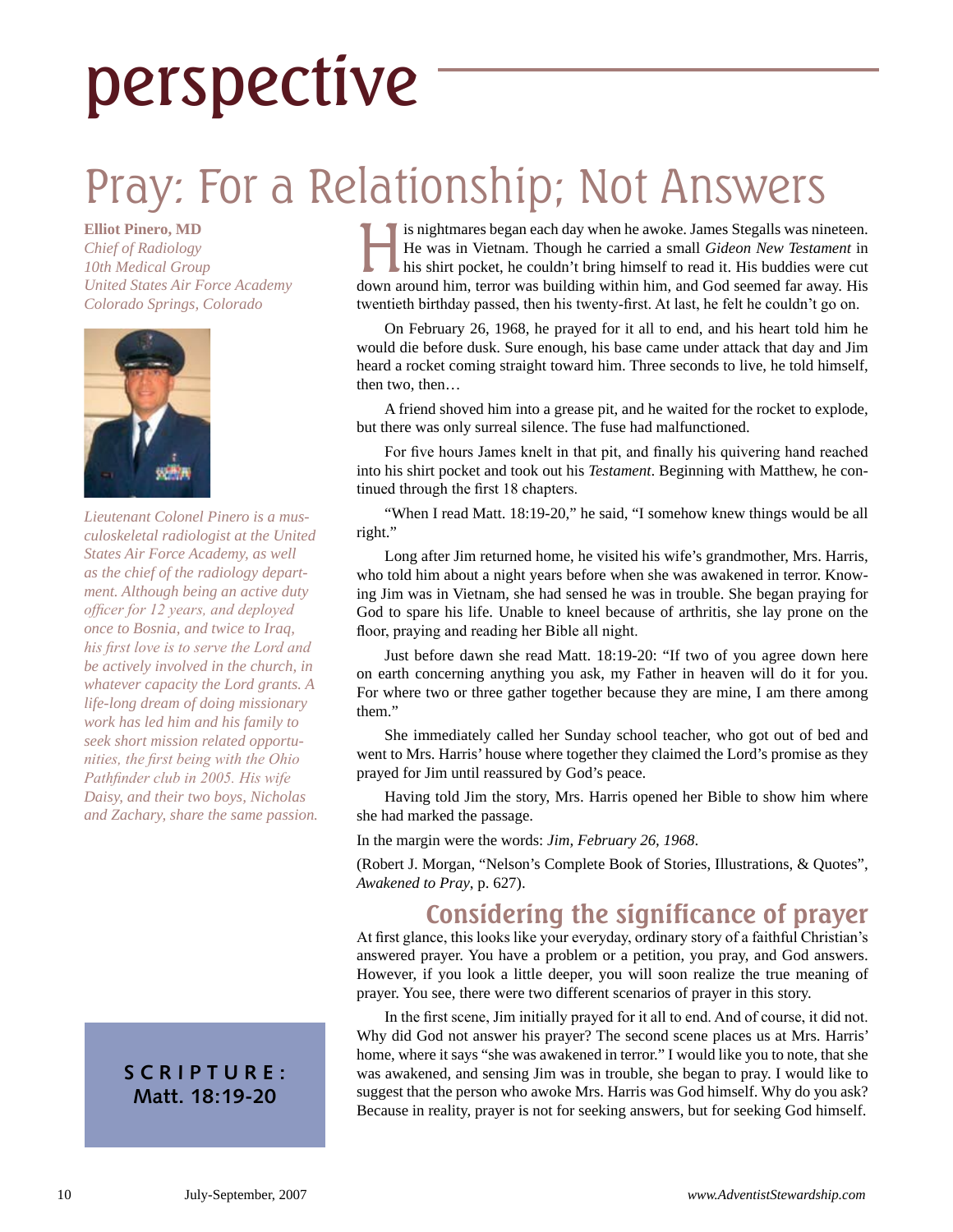If we only use prayer to get a specific answer, I am sure we would eventually stop praying. As Jim found out, and I am sure all of us have at one time or another, sometimes our prayers don't bring any answers at all, or at least, not the ones we want. But the beauty of prayer is that it doesn't have to. Prayer is the means to a personal relationship with God, and that is the essence of our salvation. It seems to me that Mrs. Harris had a relationship with God and it was "He" who wanted to let her know what was happening to Jim and wanted to share His plan with her. He wanted to talk to her. That is a true relationship with God.

### **Growing in prayer, growing in Christ**

When I was deployed to Iraq the first time, I often found myself on my knees pleading with God to send me home. I found myself crying because I could not do what He had asked me to. After five long and terrible months, I finally made it home safely. Why didn't God answer my prayer? After a very short 15 months, the answer to my prayers came to me loud and clear, and I was off to Iraq a second time. This time my prayer was not "Please, send me home", but "Father, please be with me while I am here!" After another four months, I returned home safely once again. But with my deployment, my relationship with my God had grown and I am thankful for the experience.

Prayer is the opportunity to meet with the one Being in the universe that really loves and cares for each one of us. And He is so desperate to share this time with us. He wants to listen, talk, and share Himself with all who seek His presence. It has long been said that "Prayer does not bring God down to us, but brings us up to Him" (Ellen G. White, *Steps to Christ,* p. 95).

We have long used prayer only in times of need, with a special request in mind. I know, I have been guilty of that many times. But you wouldn't call a good friend just to ask him or her for something all the time, would you? Yet that is exactly what we do with God. I would like to suggest that if we seek God for just "HIM", all of our prayers will be answered, whether it is what we wanted or not. But in the long run, having Christ is really all we will ever need. I think John knew this from a personal experience when he said, "And this is eternal life, that they may know you, the only true God, and Jesus Christ whom you have sent." (John 17:3 NRSV).

Do you know who you are praying to? Well, He knows you. Isn't it about time, you got to know Him?

*Prayer is the means to a personal relationship with God, and that is the essence of our salvation.* 

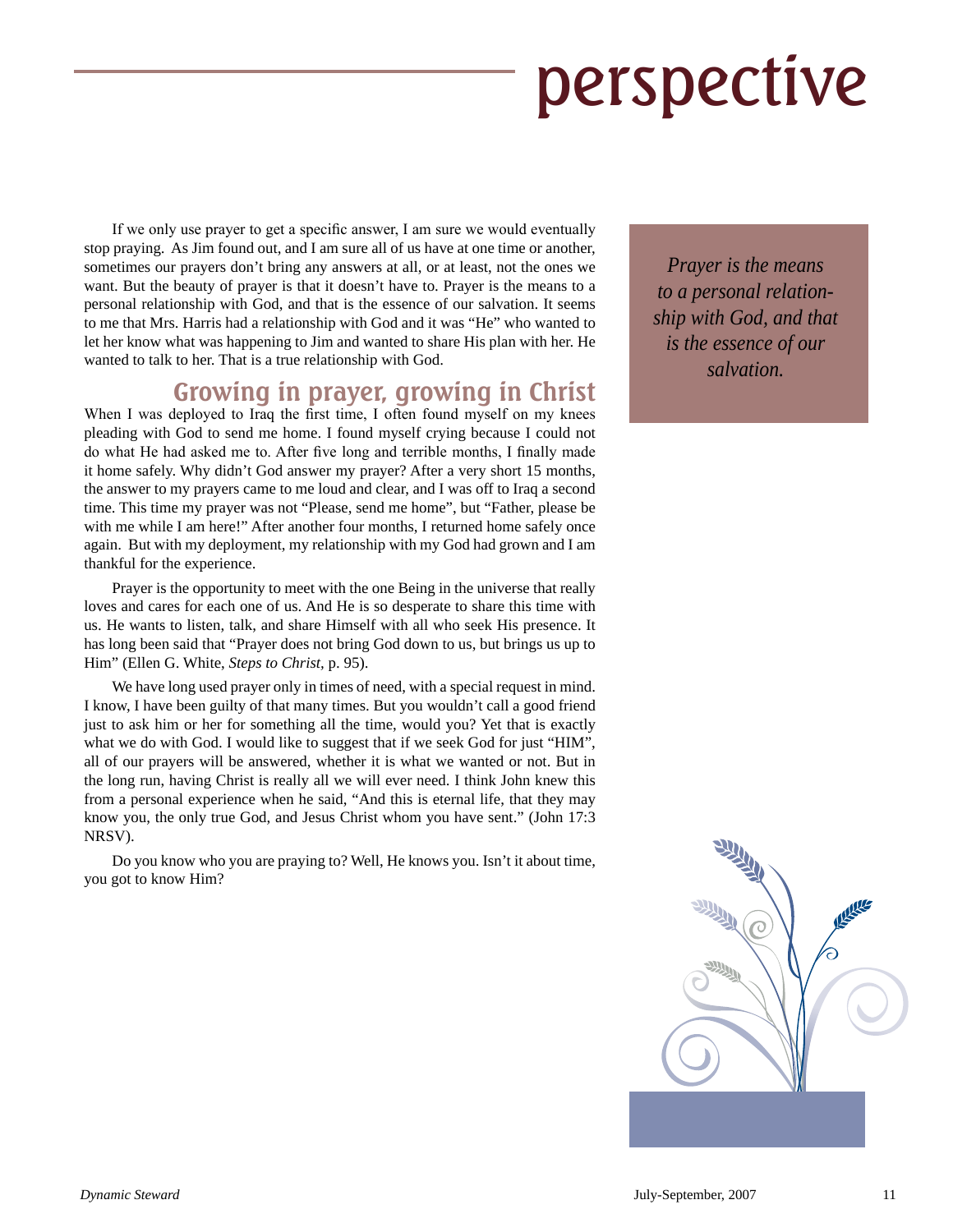# Prayer: A Journey to Know God

#### **Janet Lui**

*Prayer Ministry Coordinator Southern California Conference*



*Janet Lui has served as the prayer ministry coordinator in the Southern California Conference for the past 16 years. She has found her joy in ministry, as a lay person including time spent as a Hospice Spiritual Advisor. Her ministry travels have taken her to Australia, Norway, Canada, Brazil, as well as, many North American appointments at Prayer and/or Women's Ministry events. She has used her woman's home Bible study group as a discipling opportunity for the past 27 years. Introducing on site prayer teams at constituency sessions, organizing prayer summits, and ministering with prayer are some ways that Janet has contributed to the "work of prayer."*

### **S C R I P T U R E : Luke 11:1**

**P** rayer is a vital part in the life of a disciple or Christ follower. We can get past the duty of prayer and discover that prayer is one way we come to know God and be known by Him. Jesus demonstrated that the stewardshi rayer is a vital part in the life of a disciple or Christ follower. We can get past the duty of prayer and discover that prayer is one way we come to know God and be known by Him. Jesus demonstrated that the stewardship of time modeled, and taught the disciples to prayer. It was on this subject that the disciples desiring the experience of Jesus were led to say, "Lord, teach us to pray, just as John taught his disciples to pray" (Luke 11:1).

Ellen White broadens our insight into this experience:

"The disciples had been for a short time absent from their Lord, when on their return they found Him absorbed in communion with God. Seeming unconscious of their presence, He continued praying aloud. The Saviour's face was irradiated with a celestial brightness. He seemed to be in the very presence of the Unseen, and there was a living power in His words as of one who spoke with God.

The hearts of the listening disciples were deeply moved. They had marked how often He spent long hours in solitude in communion with His Father. His days were passed in ministry to the crowds that pressed upon Him, and in unveiling the treacherous sophistry of the rabbis, and this incessant labor often left Him so utterly wearied that His mother and brothers, and even His disciples, had feared that His life would be sacrificed. But as He returned from the hours of prayer that closed the toilsome day, they marked the look of peace upon His face, the sense of refreshment that seemed to pervade His presence. It was from hours spent with God that He came forth, morning by morning, to bring the light of heaven to men. The disciples had come to connect His hours of prayer with the power of His words and works. Now, as they listened to His supplication, their hearts were awed and humbled. As He ceased praying, it was with a conviction of their own deep need that they exclaimed, "Lord, teach us to pray" TMB 102-103.

Notice what the disciples observed:

- How often he spent long hours in solitude in communion with His Father. •
- A look of peace on his face, the sense of refreshment that seemed to pervade his presence. •
- A connection between his hours of prayer with the power of his words and work. •

## **Finding God in the Lord's Prayer**

Jesus would go on to teach a second time the prayer that has become known as the Lord's Prayer. This prayer was given as a model and not to say that we should use these words as a mantra. As we meditate on this prayer we discover much about the character and attributes of God (note: the prayer recorded in Luke 11:2-4 varies from the prayer of Matt. 6).

Relationship is key, "When you pray say, Our Father." •

Jesus wasn't looking for a politically correct way to pray. Seeing God as a loving Father may be difficult for us to comprehend but it is a fact. Stay on this one point and pray until you can believe and accept it. Our Father, is God. As creator, sustainer, and redeemer of life, He wants to be both Father and friend to us. He is the God whose lap is big enough for all his children.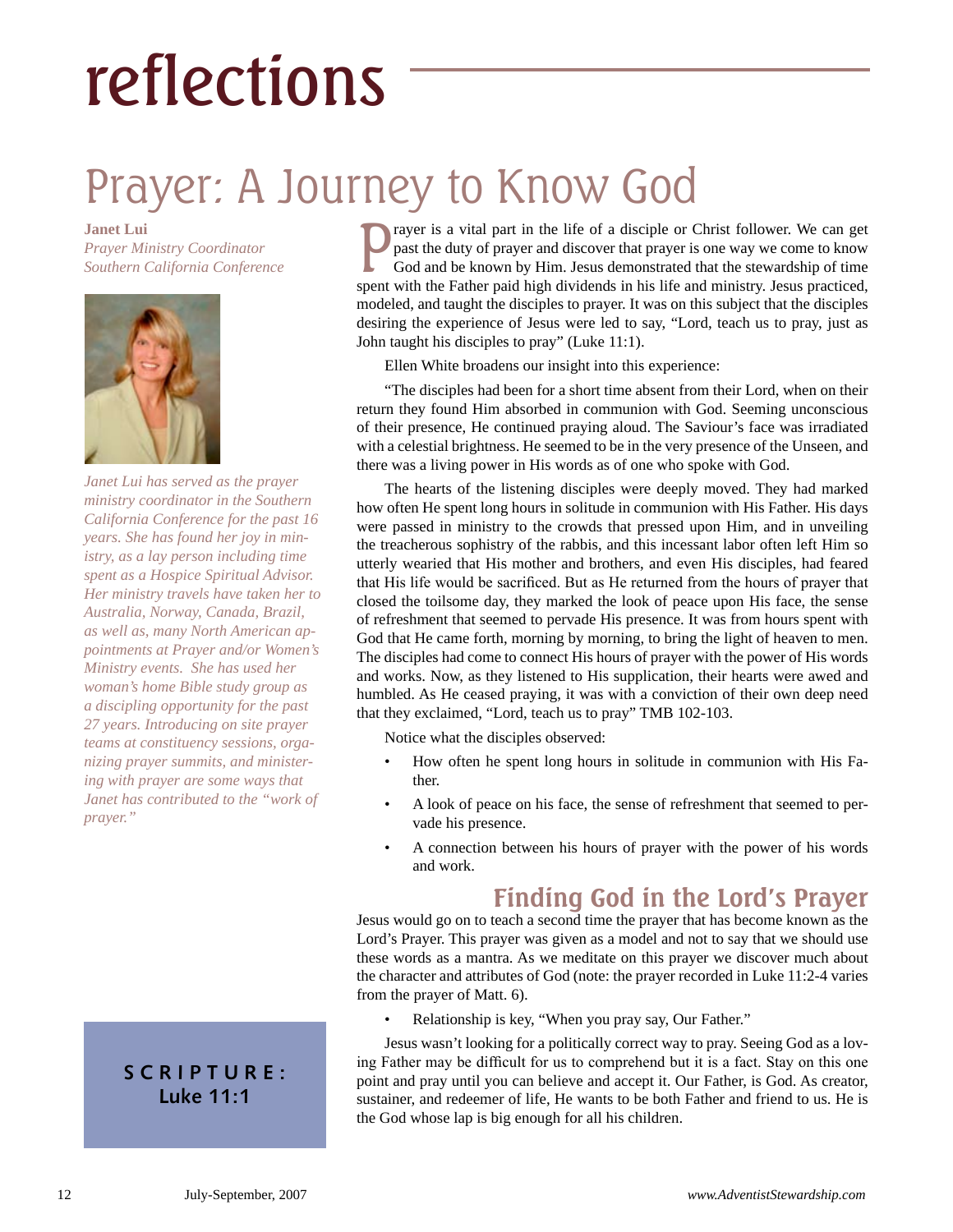He is from another realm, "In heaven." •

We must learn to worship God both in spirit and in truth. His ways are higher than our ways and his thoughts higher than our thoughts (Is. 55:9).

He is King "Your kingdom come." •

Every kingdom has a king. As we submit to the Sovereignty of God we enthrone him in our hearts. We speak of our desire that all the kingdom work be established.

He is a Holy God to be reverenced, "Hollowed be your name." •

As we begin to pray, to know God, there will be times when we will simply bow in awe of God. As He opens our understanding to his perceptions and knowledge regarding circumstances in our lives we will know that we are standing on Holy ground.

He is our provider, "Give us this day our daily bread." •

The God who says, "Is anything too hard for the Lord?" (Gen. 18:14) invites us to ask for what we need for every day. Note: Even as I am writing this, in Hawaii, with no internet connection I said, "God, if only I could get a wireless connection so I could look up the quote from TMB…I had not real faith just a comment." In a few minutes I felt impressed to check the wireless networks I had checked for three days before. None were available. I was unable to even sign up for local skyway network. However, God chose to reveal himself to me and meet my need. You guessed it! There was a new network listed that I could use to download the article. God's "broad band" is called prayer. It is available to all of us there are no sign up charges or outages.

He is a forgiving God "Forgive us our sins as we for give those who sin against us." •

The theology of sin is forever set in the cross. Jesus died once and for all for all sin (Rom. 6:10). The benefit of forgiveness is reciprocal. An unforgiving spirit makes mockery of the cross of Jesus Christ. As his followers we must learn to sit at his feet and ask Him to create in us a heart that forgives. Talk to God about the difficulty to forgive. It is no secret to Him. It has been said, "To err is human to forgive divine." God will take our willingness to forgive and begin to work with us in the process of forgiving. We may have such a deep hurt, such that we can only begin by praying, "Lord, make me willing, to be made willing to be made willing to forgive." Press on.

He is our protector "Lead us not into temptation." •

We are not so different from the disciples of Jesus' day. The spirit is willing but the flesh is weak. Jesus taught the disciples in the garden on the night of his arrest, "pray that you will not fall into temptation" on returning only to find them sleeping, He again said, "get up and pray so that you will not fall into temptation" (Luke 22). Prayer is the Christian's "weather" channel. We can prepare for storms and find shelter when necessary. "He will not let your foot slip…He who watches over you will not slumber" (Ps. 121:3-4).

If the truth be known, Jesus ever lives to make intercession for us (Heb. 7:25) as he did for Peter. He prayers that our faith "will not fail" when Satan chooses to sift us like wheat. That we might strengthen our brothers and sisters when are on the other side of our trials (Luke 22:31-32). The Holy Spirit is God's gift to his

children, who ask. He is our strength in temptation. "In the same way, the Spirit helps in our weakness. We do not know what we ought to pray, but the Spirit himself intercedes for us with groans that words cannot express. And he who searches our hearts knows the mind of the Spirit intercedes for he saints in accordance with God's will" (Rom. 8:26-27).

When we begin to talk with our Father as a trusted friend, who is God, we begin to fulfill the requirement of Heb. 11:6. "…without faith it is impossible to please him because anyone who comes to God must believe that he exists and rewards those who diligently seek him." As we come to know God we bring a strength and power to our corporate prayers. We then, begin to align with God's will. As we place him on the throne of our hearts and submit to his will we can begin to pray the transformational prayers that will first change our lives and then help shape the kingdom work. Let our prayer today be, "Lord teach us to pray as you taught your disciples to pray."

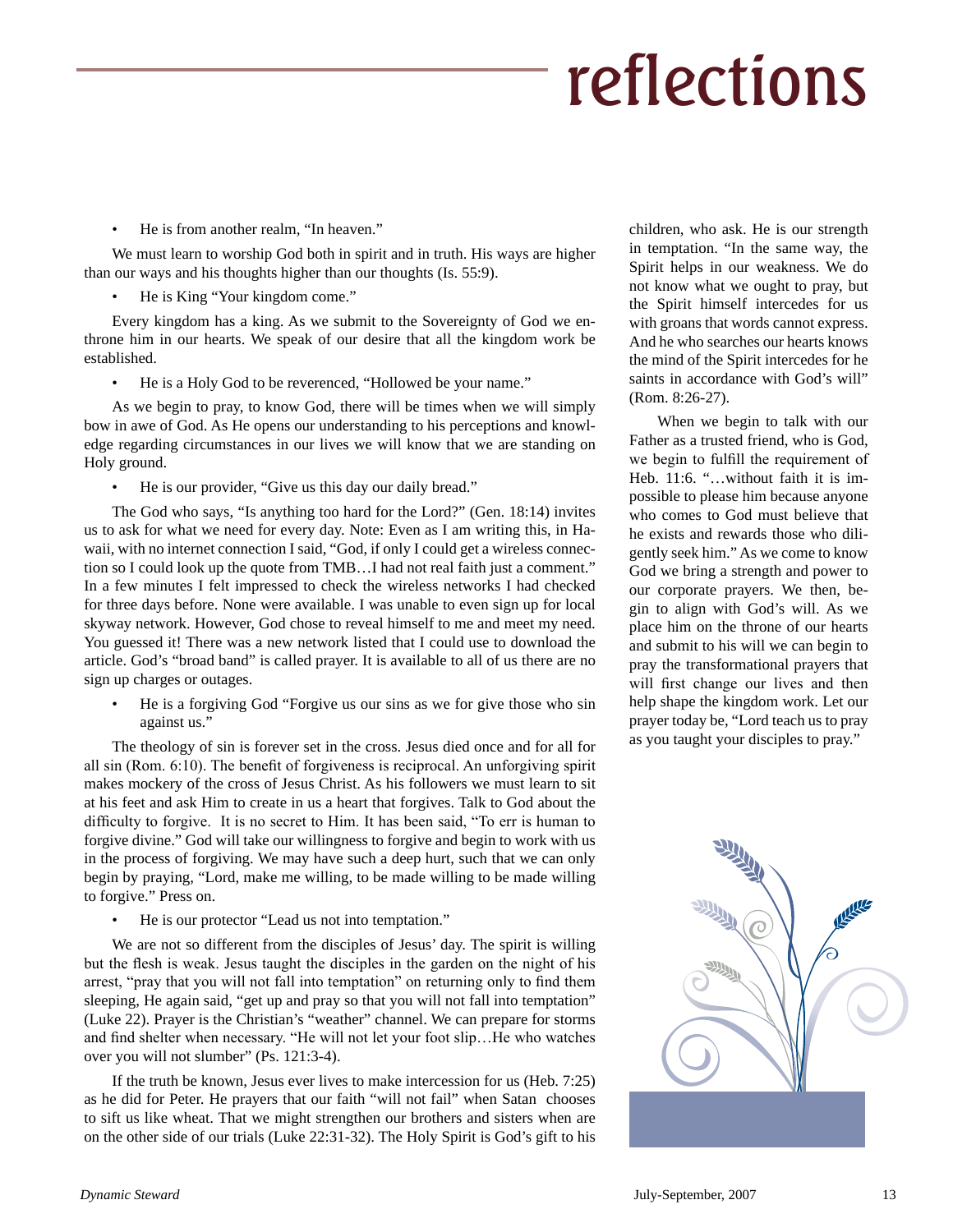# Pray for Your Enemies

**Dietrich Bonhoeffer** (1906 - 1945), *a German theologian, pastor, and ecumenist, studied in Berlin and at Union Theological Seminary in New York City. He played a central role in the Confessing Church during the Nazi period and has become one of the most influential theologians of the twentieth century. Because of his participation in the resistance against the Nazi regime, Dietrich Bonhoeffer was hanged in the concentration camp at Flossenburg on April 19, 1945.*

#### **S C R I P T U R E : Matt. 5:43-48**

*scipleship* was the largest and most influential book published by Dietrich<br>Bonhoeffer during his lifetime. Within its pages he confronts his read-<br>ers time and again with his own stark challenges to their facile. less th Bonhoeffer during his lifetime. Within its pages he confronts his readers time and again with his own stark challenges to their facile, less than Christlike ways of being Christian. What did it mean to declare oneself a follower of Jesus Christ? What were Christians to do about the seemingly "impossible demands" of Jesus' Sermon on the Mount? How effective and relevant were the Matthean Beatitudes again the materialism, militarism, and ruthless dictatorship that had come to dominate Germany in Bonhoeffer's own time? How were Christians to act responsibly in the Church Struggle created by Hitler and Nazism?

These were issues that had disturbed Bonhoeffer during the gestation period of this book. He declares at the outset that his sole concern is to search not for new battle cries and catchwords but "for Jesus himself." Bonhoeffer's questions were shocking in their directness: What did Jesus want to say to us? What does he want from us today?"

#### THE SERMON ON THE MOUNT

Matthew 5: On the "Extraordinary" of Christian Life

The Beatitudes

The Enemy—the "Extraordinary"

"Pray for those who abuse and persecute you." That is the most extreme. In prayer we go to our enemies, to stand at their side. We are with them, near them, for them before God. Jesus does not promise us that the enemy we love, we bless, to whom we do good, will not abuse and persecute us. They will do so. But even in doing so, they cannot harm and conquer us if we take this last step to them in intercessory prayer. Now we are taking up their neediness and poverty, their being guilty and lost, and interceding for them before God. We are doing for them in vicarious representative action what they cannot do for themselves. Every insult from our enemy will only bind us closer to God and to our enemy. Every persecution can only serve to bring the enemy closer to reconciliation with God, to make love more unconquerable.

How does love become unconquerable? By never asking what the enemy is doing to it, and only asking what Jesus has done. Loving one's enemies leads disciples to the way of the cross and into communion with the crucified one. But the more the disciples are certain to have been forced onto this path, the greater the certainty that their love remains unconquered, that love overcomes the hatred of the enemy; for it is not their own love. It is solely the love of Jesus Christ, who went to the cross for his enemies and prayed on the cross for them. Faced with the way of the cross of Jesus Christ, however, the disciples themselves recognize that they were among the enemies of Jesus who have been conquered by his love. This love makes the disciples able to see, so that they can recognize an enemy as a sister or brother and behave toward that person as they would toward a sister or brother. Why? Because they live only from the love of him who behaved toward them as toward brothers and sisters, who accepted them when they were his enemies and brought them into communion with him as his neighbors. That is how love makes disciples able to see, so that they can see the enemies included in God's love, that they can see enemies under the cross of Jesus Christ. God did not ask me about good and evil, because before God even my good was godless. God's love seeks the enemy who needs it, whom God considers to be worthy of it. In the enemy,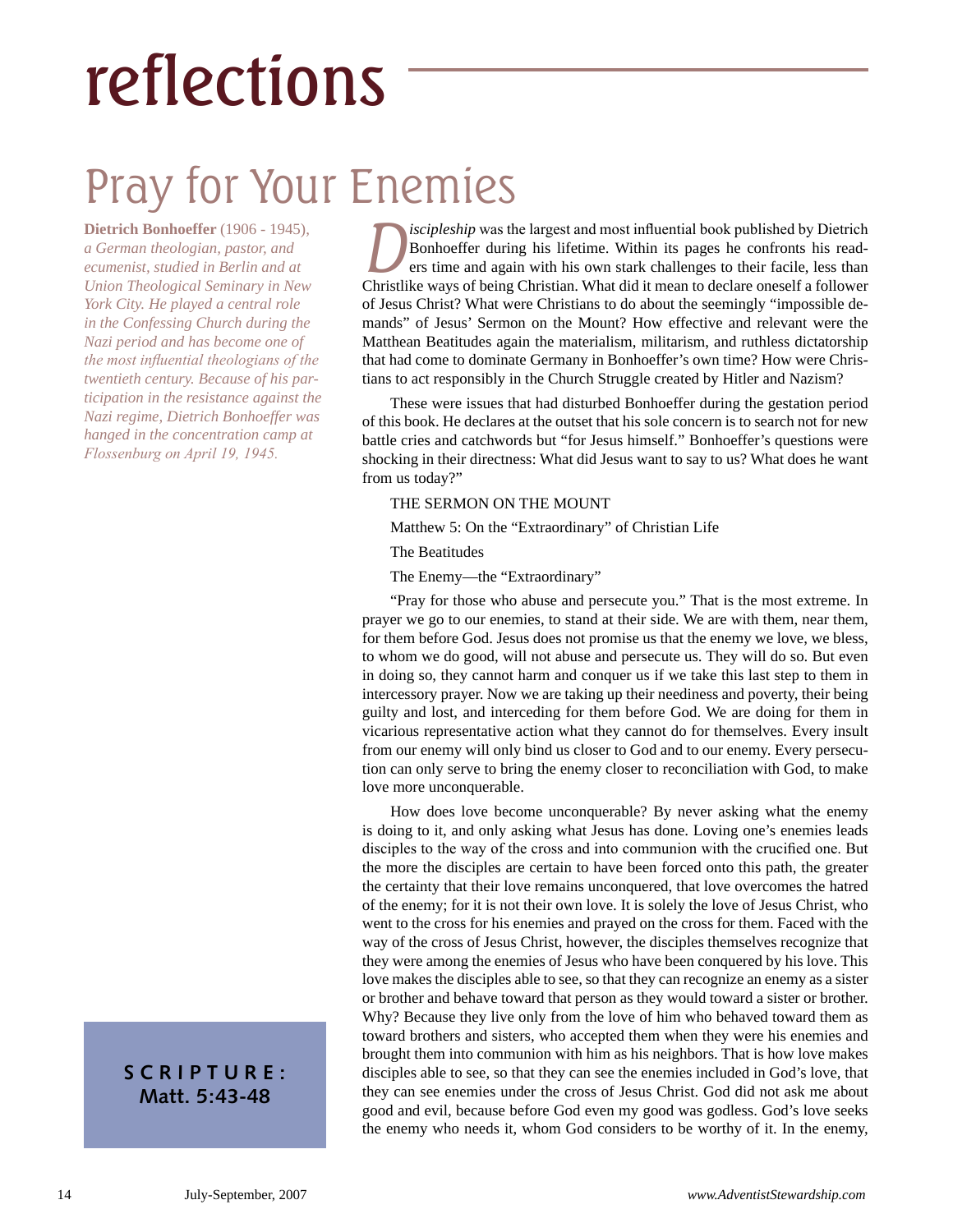God magnifies divine love. Disciples know that. They have participated in that love through Jesus. For God lets the sun shine and the rain fall on the righteous and the unrighteous. It is not only the earth's sun and earthly rain which descend on good and evil, but it is also the "sun of righteousness," Jesus Christ himself and the rain of God's word which reveal the grace of his Father in heaven toward sinners. Undivided, perfect love is the act of the Father; it is also the act of the children of their Father in heaven, just as it was the deed of God's only begotten Son.

"The prayers of neighborly love and of nonrevenge will be especially important in the struggle fought by God toward which we are moving, and in which to some extent we have already been engaged for years. On one side, hatred is fighting, and on the other, love. Every Christian soul must seriously prepare for this. The time is coming in which everyone who confesses the *living* God will become, *for the sake of that confession*, not only an object of hatred and fury. Indeed, already we are nearly that far along now. The time is coming when Christians, for the sake of their confession, will be excluded from 'human society,' as it is called, hounded from place to place, subjected to physical attack, abused, and under some circumstances even killed. *The time of widespread persecution of Christians is coming,* and that is actually the real meaning of all the movements and struggles of our time. Those opponents intent upon destroying the Christian church and Christian faith cannot live together with us, because they see in all of our words and all of our actions that their own words and deeds are condemned, even if ours are not directed against them. And they are not wrong in seeing this and feeling that we are indifferent to their condemnation of us. They have to admit that their condemnation is completely powerless and negligible. They sense that we do not relate to them at all, as would be quite all right with them, on the basis of mutual blaming and quarreling. And how are we supposed to fight this fight? The time is approaching when we—no longer as isolated individuals, but *together* as congregations, as the church―shall lift our hands in prayer. The time is coming when we―as crowds of people, even if they are relatively small crowds among the many thousandstimes-thousands of people who have fallen away―will loudly confess and praise the crucified and resurrected Lord, and his coming again. And what prayer, what confession, what song of praise is this? It is prayer of *most intimate love for those who are lost,* who stand around us and glare at us with eyes rolling with hatred, some of whom have already even conspired to kill us. It is a prayer for peace for these distraught and shaken, disturbed and destroyed souls, a prayer for the same love and peace that we ourselves enjoy. It is a prayer which will penetrate deeply into their souls and will tug at their hearts with a much stronger grip than they can manage to tug at our hearts, despite their strongest efforts to hate. Yes, the church which is truly waiting for its Lord, which really grasps the signs of the time of final separation, such a church must fling itself into *this prayer of love*, using all the powers of its soul and the total powers of its holy life" (A. F. C. Vilmar, 1880).

Bonhoeffer, Dietrich, *Discipleship*. Dietrich Bonhoeffer Works, Volume 4. Translated from the German Edition by Martin Kuse and Ilse Todt, English Edition Edited by Geffrey B. Kelly and John D. Godsey, Translated by Barbara Green and Reinahrd Krauss. Fortress Press, Minneapolis, 2001.

PPS 1,140-143. Used by permission, SCM-Canterbury Press, Co.UK

*How does love become unconquerable? By never asking what the enemy is doing to it, and only asking what Jesus has done.*